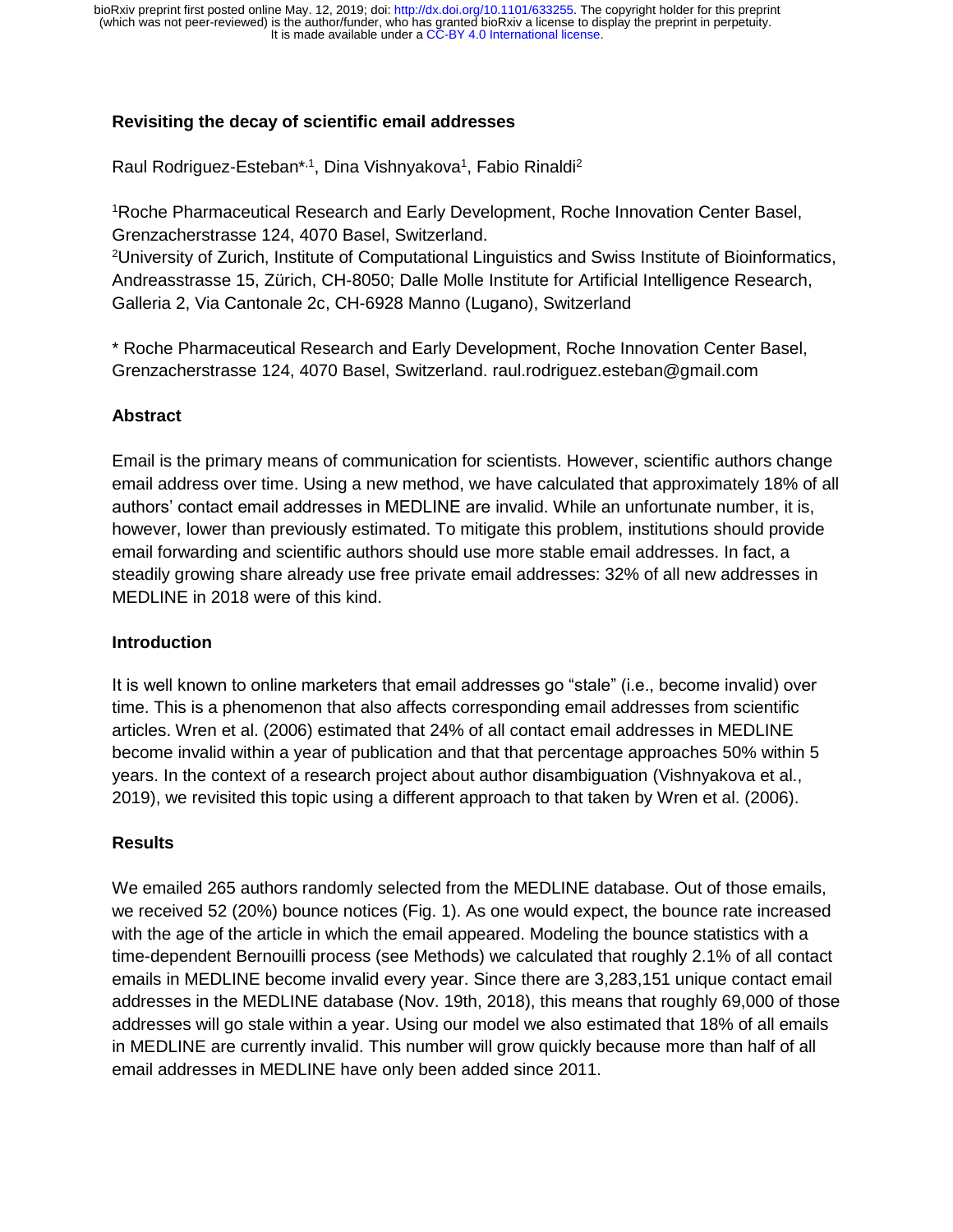

**Figure 1.** Bounce statistics. Number of emails sent and number bounced vs. year when the email address first appeared in MEDLINE (using the MEDLINE baseline 2016 as reference).

We also investigated the use of email providers in MEDLINE and noted that the share belonging to free providers has been growing, as already noticed by Kozak et al. (2015). In fact, 32% of all new email addresses in 2018 were from free email providers (Fig. 2).



**Figure 2.** Email address statistics in MEDLINE as of Nov. 2018. The figure depicts new email addresses appearing in the MEDLINE database per year. "Free" email addresses correspond to free email providers.

**Discussion & Conclusion**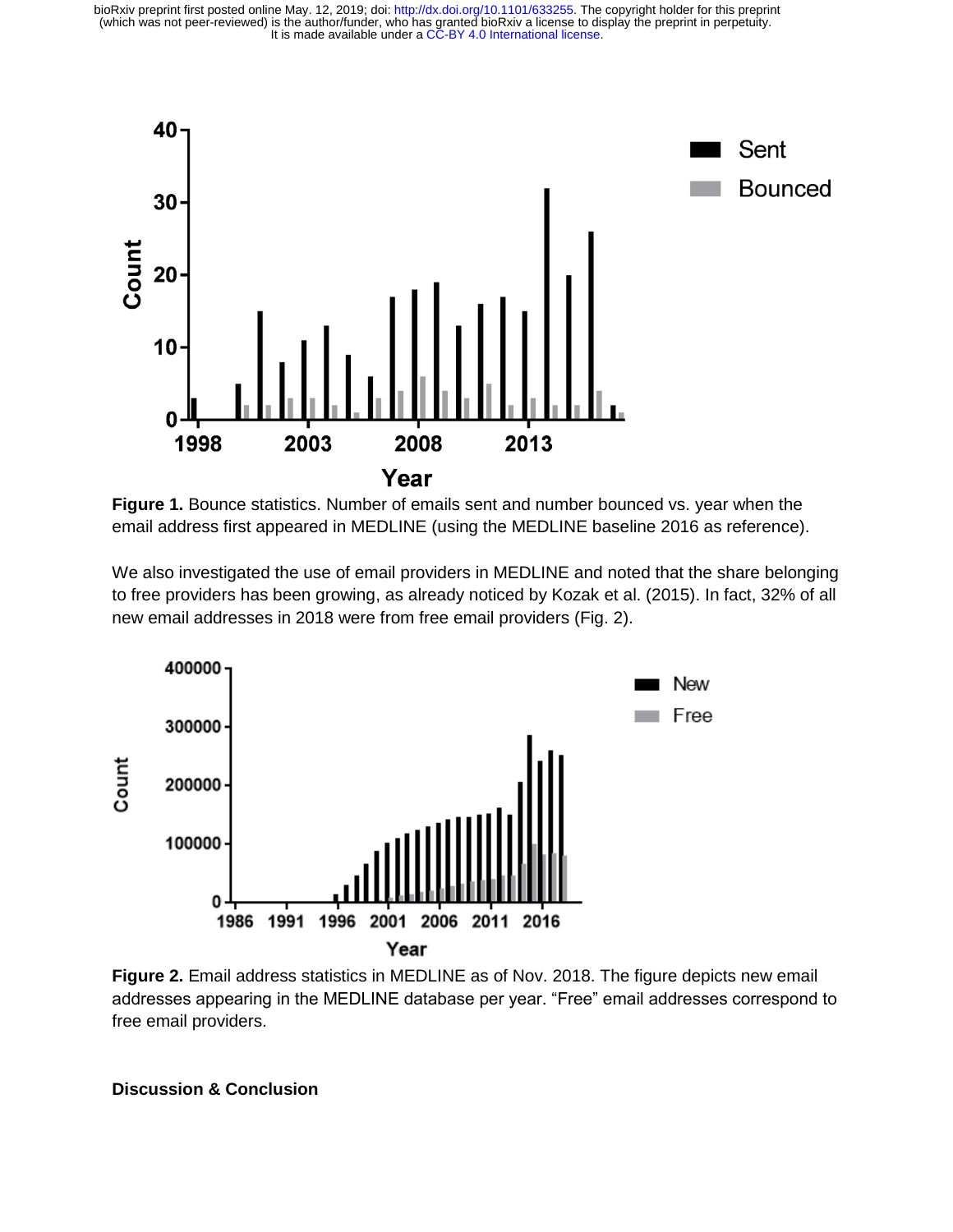Our results present a less bleak picture than that depicted by Wren et al. (2006). That study was based on responses only from email servers providing meaningful information to automatic queries. Email servers, however, have become less and less responsive over time as a protection against spammers. We believe that bounce notices in response to manually-sent emails are more reliable to gauge email address validity, particularly if the responding email server does not deem the incoming email suspicious of being spam. The method used for this study requires, moreover, less time and computation than the one used in Wren et al. (2006).

Contact email addresses from scientific articles go stale for various reasons. A common problem is the use of professional email addresses that do not get redirected after a change of employer--particularly in the corporate world. A solution for this would be for institutions to provide email redirection for all its departing scientists. Another way to tackle this problem would be for authors to use more portable email addresses, such as those offered by free email providers. If journals encouraged authors to use email addresses that are independent of the author's current employer, this could help remove any potential bias against the use of noninstitutional addresses. Yet another solution would be to enable existing online scientific directories, such as ORCID, to allow direct contact with scientists. Unfortunately, such directories are not yet in widespread use.

The ability to contact scientific authors is essential for a scientist's daily work in tasks such as reproducing published work or exchanging reagents and materials. Readers who try to contact invalid email addresses are left to scramble for up-to-date contact information. Thus, scientific authors should be more mindful of the contact information they provide to enable the process of science to move forward and perhaps increase their scientific impact (Cokol et al., 2007; Cokol and Rodriguez-Esteban, 2008). In the age of electronic communication and online presence management there are widespread technological solutions to improve the connection between the readers and writers of scientific publications.

## **Methods**

Personalized emails were sent individually from a Gmail corporate account to scientific authors in November 2018. The email addresses contacted were randomly selected from the MEDLINE baseline 2016, which includes publications from 2017. The addresses were extracted from the Affiliation field from each MEDLINE record. We did not extract emails from the Abstract/Contact section or other sections, which only appear in some MEDLINE records. (We estimate that emails outside of the Affiliation section represent less than 1% of all emails in MEDLINE.) The reference date for each record was the publication date (PubDate).

Overall email address statistics corresponded to MEDLINE records up to Nov. 19th, 2018. Free email providers were taken from a list of 4,316 domains maintained in [https://github.com/willwhite/freemail/blob/master/data/free.txt.](https://github.com/willwhite/freemail/blob/master/data/free.txt) Note that MEDLINE includes records with future publication dates, therefore statistics for 2018 include articles to be published in 2019.